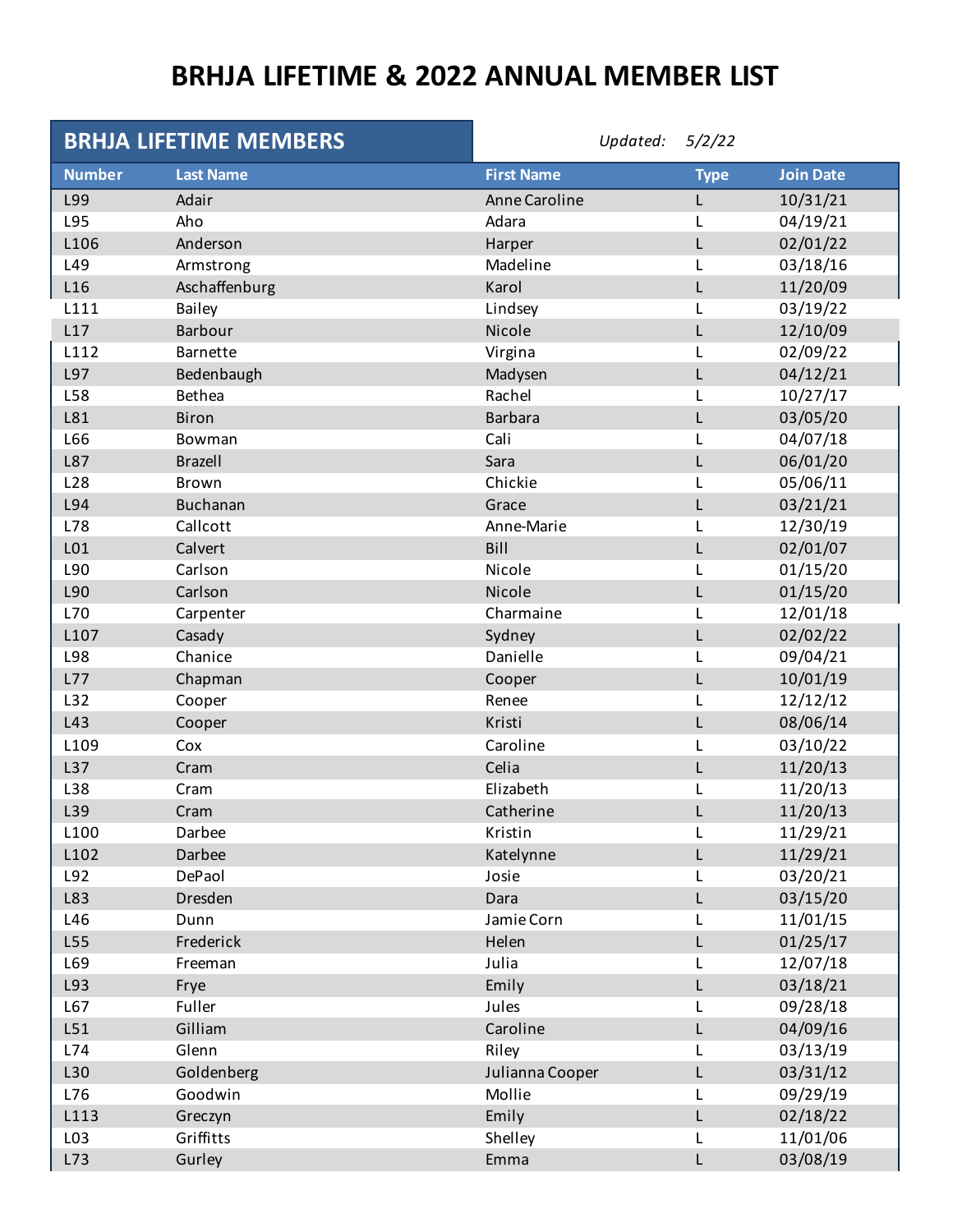| L44             | Guzinski                     | Andrea           | L | 10/26/17 |
|-----------------|------------------------------|------------------|---|----------|
| L50             | Happy Hour Farm              |                  | L | 12/10/09 |
| L54             | Hatcher                      | Davenport        | L | 11/08/16 |
| L96             | Hester                       | Elizabeth        | L | 05/06/21 |
| L52             | Hogan                        | AE               | L | 01/01/16 |
| L103            | Hudson                       | Erin             | L | 11/30/21 |
| L36             | Johnson                      | Wynter Jett      | L | 01/16/14 |
| L11             | Kaneps                       | Stephanie        | L | 11/12/08 |
| L64             | Kopchinski                   | Morgan           | L | 03/17/18 |
| L65             | Kopchinski                   | Riley            | L | 03/17/18 |
| L71             | Kuo                          | Olivia           | L | 01/20/19 |
| L48             | Kutcher                      | Megan            | L | 03/17/17 |
| L47             | Lafayette Farm Holdings, LLC | Pamela Vance     | L | 01/02/16 |
| L84             | Loheac                       | Olivia           | L | 03/09/20 |
| L85             | Loheac                       | Steve            | L | 03/09/20 |
| L86             | Loheac                       | Joann            | L | 03/09/20 |
| L89             | Long                         | Genevieve        | L | 01/05/21 |
| L08             | Lukens                       | Sherry           | L | 11/08/06 |
| L33             | Mack                         | Adrian           | L | 11/16/13 |
| L24             | Mateo                        | Meredith         | L | 12/02/10 |
| L27             | McArdle                      | Kelsey Barbour   | L | 03/18/11 |
| L68             | McClellan                    | Olivia           | L | 12/02/18 |
| L07             | Mendez                       | Heidi            | L | 11/03/06 |
| L31             | Metcalf                      | Hunter           | L | 03/31/12 |
| L72             | Meth                         | Jenn             | L | 03/12/19 |
| L62             | Miller                       | Rachel           | L | 02/11/18 |
| L <sub>29</sub> | Minnick                      | Kasey W.         | L | 06/17/11 |
| L59             | Munnell                      | Madison          | L | 12/02/17 |
| L60             | Munnell                      | Mary Catherine   | L | 12/02/17 |
| L61             | Munnell                      | Sydney           | L | 12/02/17 |
| L63             | Nowicki                      | Amelia           | L | 03/18/18 |
| L75             | O'Grady                      | Gisele Beardsley | L | 03/15/19 |
| L82             | O'Grady                      | Gisele           | L | 03/13/20 |
| L57             | O'Halloran                   | Matthew          | L | 02/11/17 |
| L91             | Orlowski                     | Natalie          | L | 03/10/21 |
| L15             | Otto                         | Lisa             | L | 12/20/08 |
| L18             | Pack                         | <b>Betsy</b>     | L | 12/10/09 |
| L19             | Pack                         | Gerald           | L | 12/10/09 |
| L20             | Pack                         | Hunt             |   | 12/10/09 |
| L21             | Pack                         | Lewis            | L | 12/10/09 |
| L101            | Pagenstecher                 | Wendy            |   | 11/29/21 |
| L23             | Paul                         | Brittany J.      | L | 07/12/10 |
| L <sub>02</sub> | Payne                        | Bill             | L | 10/31/06 |
| L56             | Pope-Black                   | Kelly            | L | 01/17/17 |
| L06             | Rogers                       | Margaret         |   | 11/03/06 |
| L09             | Russell                      | Vic              | L | 02/01/07 |
| L108            | Sabolovic                    | Fiona            | L | 02/04/22 |
| L109            | Sabolovic                    | Cameron          | L | 02/04/22 |
| L110            | Sales                        | Norah            | L | 03/14/22 |
| L79             | Schwartz                     | Olivia           | L | 02/29/20 |
| L80             | Schwartz                     | Isabella         | L | 02/29/20 |
|                 |                              |                  |   |          |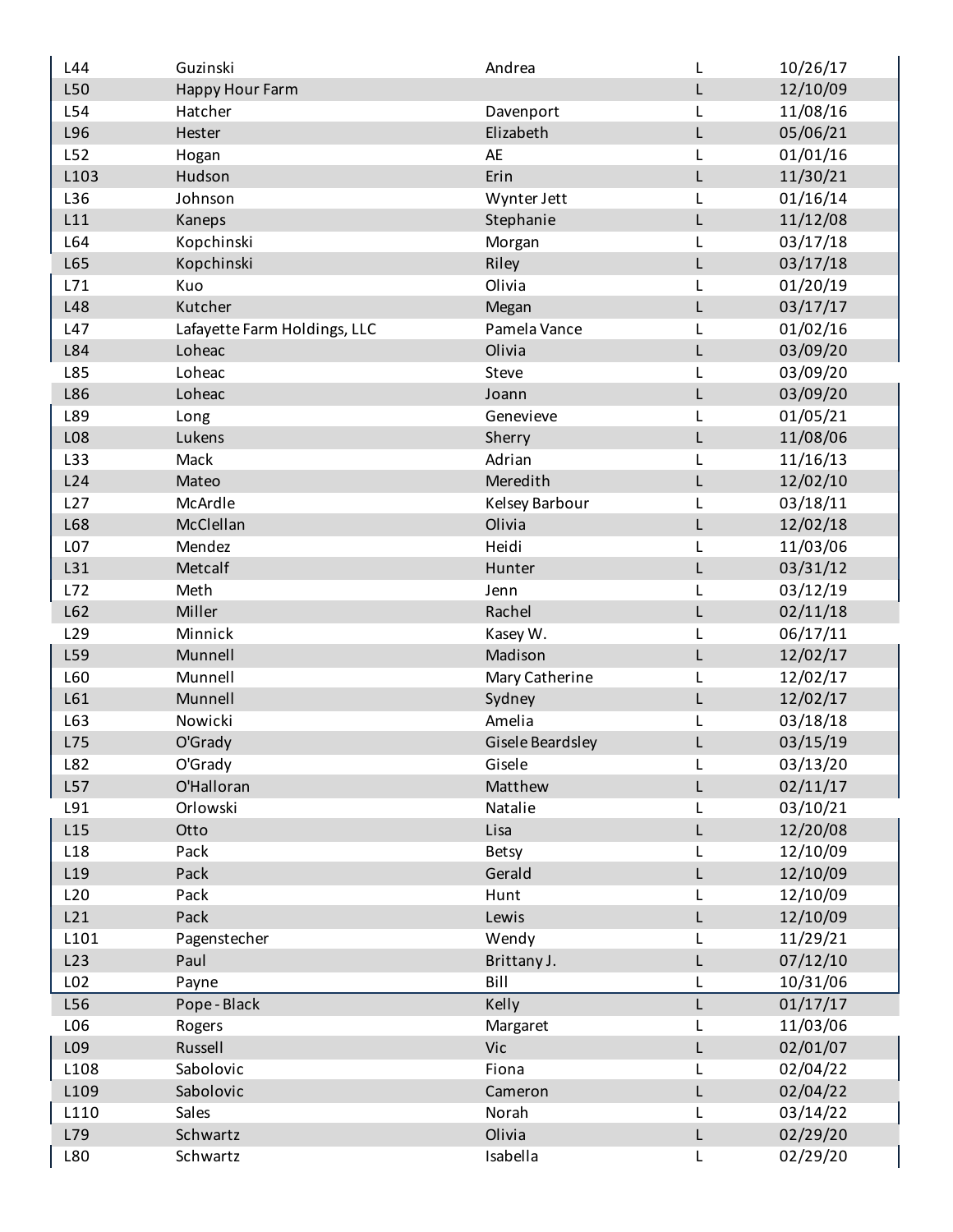| L12             | Scott        | Mrs. Robert C.     | 11/21/08 |
|-----------------|--------------|--------------------|----------|
| L104            | Sloan        | Katie Sue          | 12/03/21 |
| L53             | Smith        | Jeanne             | 12/01/14 |
| L22             | Spencer      | Harriet S.         | 01/01/10 |
| L04             | Spratt       | Jennifer           | 11/02/06 |
| L25             | Spratt       | Seth Eagle         | 01/19/11 |
| L05             | Spriggs      | Lisa               | 11/03/06 |
| L42             | Staley       | Isabella           | 05/01/14 |
| L45             | Stier        | <b>Taylor Rio</b>  | 01/18/15 |
| L14             | Stone        | Janet              | 12/19/08 |
| L34             | <b>Terry</b> | <b>Brenda</b>      | 11/16/13 |
| L <sub>26</sub> | Thomas       | Elizabeth          | 03/18/11 |
| L40             | Thomas       | Cannon             | 04/18/14 |
| L88             | Timpone      | Valentina          | 10/11/20 |
| L105            | Truluck      | <b>Ann Frances</b> | 12/03/21 |
| L35             | Tucker       | Catherine          | 01/12/14 |
| L41             | Wallace      | Madelon            | 04/01/14 |
| L10             | Williamson   | Caroline           | 05/07/08 |
| L13             | Williamson   | Elizabeth          | 12/05/08 |

|               | <b>BRHJA 2022 MEMBERS</b> |                   |              |                  |
|---------------|---------------------------|-------------------|--------------|------------------|
| <b>Number</b> | <b>Last Name</b>          | <b>First Name</b> | <b>Type</b>  | <b>Join Date</b> |
| 22-001        | Zink                      | Shari             | S            | 11/16/21         |
| 22-178        | Zelch                     | Macy              |              | 03/20/22         |
| 22-010        | Wynn                      | Maria             | $\mathsf S$  | 11/04/21         |
| 22-030        | Wooten                    | Mary              | F            | 12/01/21         |
| 22-022        | Woodall                   | Lindsay           | $\mathsf S$  | 11/30/21         |
| 22-116        | Wolfe                     | Paige             |              | 01/22/22         |
| 22-044        | Wilson                    | Erin              | J            | 12/02/21         |
| 22-052        | Williams                  | Julia             | S            | 12/03/21         |
| 22-222        | Whitmire                  | Emerson           | J            | 04/19/22         |
| 22-237        | Whitmire                  | Anna Ruby         | S            | 04/23/22         |
| 22-120        | Wenz                      | Anabelle          | J            | 12/22/21         |
| 22-093        | Weil                      | Sarah             | J            | 12/04/21         |
| 22-229        | Weagle                    | Courtney          | F            | 04/22/22         |
| 22-230        | Weagle                    | Lucy              | F            | 04/22/22         |
| 22-089        | Von Dohlen                | Schyler           | J            | 12/03/21         |
| 22-123        | Vierling                  | Allison           | S            | 02/01/22         |
| 22-171        | <b>Vick</b>               | McCay             | $\mathsf{J}$ | 03/18/22         |
| 22-166        | Veerabasu                 | Sitara            | T            | 03/19/22         |
| 22-076        | Vasquez                   | Amelia            | J            | 12/11/21         |
| 22-220        | Vander Ploeg              | Neely             | S            | 04/18/22         |
| 22-009        | Tumblin                   | Olivia            | J            | 11/05/21         |
| 22-224        | Thompson                  | Emma Claire       |              | 04/20/22         |
| 22-002        | Thomas                    | Lynn              | $\sf S$      | 11/15/21         |
| 22-008        | Thomas                    | Taylor            | J            | 11/15/21         |
| 22-145        | Thomas                    | Virginia          | J            | 03/10/22         |
| 22-062        | Thomas                    | <b>Blake</b>      |              | 12/05/21         |
| 22-024        | Taylor                    | Mae               |              | 11/30/21         |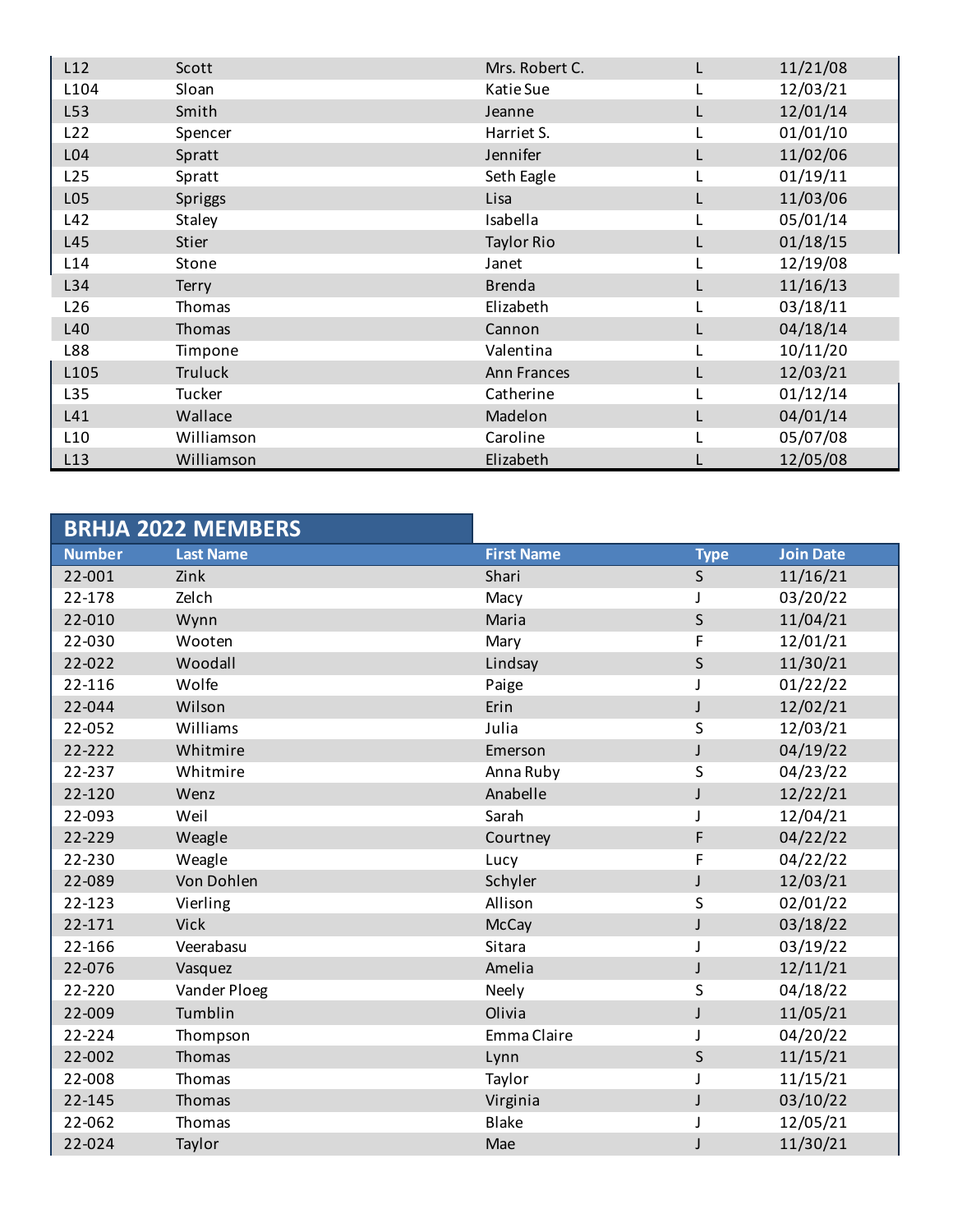| 22-173           | Taylor                       | Samantha             | J            | 03/18/22             |
|------------------|------------------------------|----------------------|--------------|----------------------|
| 22-208           | Taylor                       | Holly                | J            | 04/06/22             |
| 22-124           | <b>Tate</b>                  | Anna                 |              | 02/02/22             |
| 22-045           | Tanner                       | Luke                 | J            | 12/02/21             |
| 22-233           | Sutherland                   | Chloe                | J            | 04/22/22             |
| 22-117           | Stone                        | Madelyn              | $\mathsf{J}$ | 01/22/22             |
| 22-057           | <b>Stitzer Rice</b>          | Leigh                | S            | 12/07/21             |
| 22-163           | Stewart                      | Louisa               | J            | 03/17/22             |
| 22-119           | Stein                        | Madalyn              |              | 01/18/22             |
| 22-142           | Stanley                      | Mackenzie            | J            | 02/28/22             |
| 22-126           | <b>Stanis</b>                | Harrison             | J            | 02/04/22             |
| 22-184           | Sproles                      | Jennifer             | $\sf S$      | 03/20/22             |
| 22-185           | Sproles                      | Lillian              |              | 03/20/22             |
| 22-003           | Sowell                       | Hope                 | $\sf S$      | 11/12/21             |
| 22-108           | Sorrells                     | Josie                |              | 12/05/21             |
| 22-162           | Snyder                       | Bella                | J            | 03/17/22             |
| 22-014           | Smith                        | Anne Ballard         | J            | 11/28/21             |
| 22-203           | Smith                        | Lacey                | $\sf S$      | 03/29/22             |
| 22-170           | Simpson                      | Whitley              |              | 03/18/22             |
| 22-053           | Sigwald                      | Abigail              | $\sf S$      | 12/04/21             |
| 22-151           | Sales                        | Ansley               |              | 03/14/22             |
| 22-169           | Ruppe                        | Sabrina              | J            | 03/17/22             |
| 22-015           | Rubin                        | Lainie               | J            | 11/29/21             |
| 22-092           | Royall                       | Mims                 | $\mathsf{J}$ | 12/03/21             |
| 22-188           | Royal Oaks Equestrian Center |                      | F            | 03/20/22             |
| 22-096           | Rowland                      | Emma Marie           | J            | 12/06/21             |
| 22-101           | Rogers                       | Abby                 |              | 12/04/21             |
| 22-174           | Robinson                     | Mary                 | $\sf S$      | 03/18/22             |
| 22-161           | Robertson                    | Jodi                 | S            | 03/17/22             |
| 22-150           | Roberts                      | Hailee               | $\mathsf S$  | 03/14/22             |
| 22-158           | Rix                          | Skye                 |              | 03/16/22             |
| 22-054           | Remle                        | Natalia              | $\sf S$      | 12/04/21             |
| 22-216           | Reinholdt                    | Victoria             | J            | 04/16/22             |
| 22-090           | Prosser                      | Elennor              |              | 12/04/21             |
| 22-134           | Price                        | Lily Kate            | J            | 02/23/22             |
| 22-217           | Powell                       | Sophie               | J            | 04/17/22             |
| 22-196           | Poirier                      | Sophie               | S            | 03/25/22             |
| 22-103           | Plank                        | Francis              | $\mathsf S$  | 11/05/21             |
| 22-025           | Philpott                     | Emma                 |              | 11/30/21             |
| 22-122           | Philman                      |                      | J            | 01/30/22             |
|                  | Peterson                     | Lowry<br>Landry      |              |                      |
| 22-074<br>22-160 |                              | Lila                 | $\mathsf S$  | 12/11/21<br>03/16/22 |
| 22-028           | Patterson                    | Eleanor              |              |                      |
|                  | Patrick                      |                      |              | 12/01/21             |
| 22-190           | Patrick                      | Connolly<br>Caroline | J            | 03/20/22             |
| 22-021           | Parkinson                    |                      |              | 11/29/21             |
| 22-186           | Parker                       | Georganna            | F            | 03/20/22             |
| 22-228           | Palmucci                     | Michele              | S            | 04/22/22             |
| 22-129           | Owens                        | Kinsley              | J            | 02/12/22             |
| 22-155           | Oakman                       | Grady                | J            | 03/15/22             |
| 22-098           | Noone                        | Kaitlynn             | $\mathsf J$  | 12/03/21             |
| 22-035           | Noonan                       | Penelope             | J            | 12/01/21             |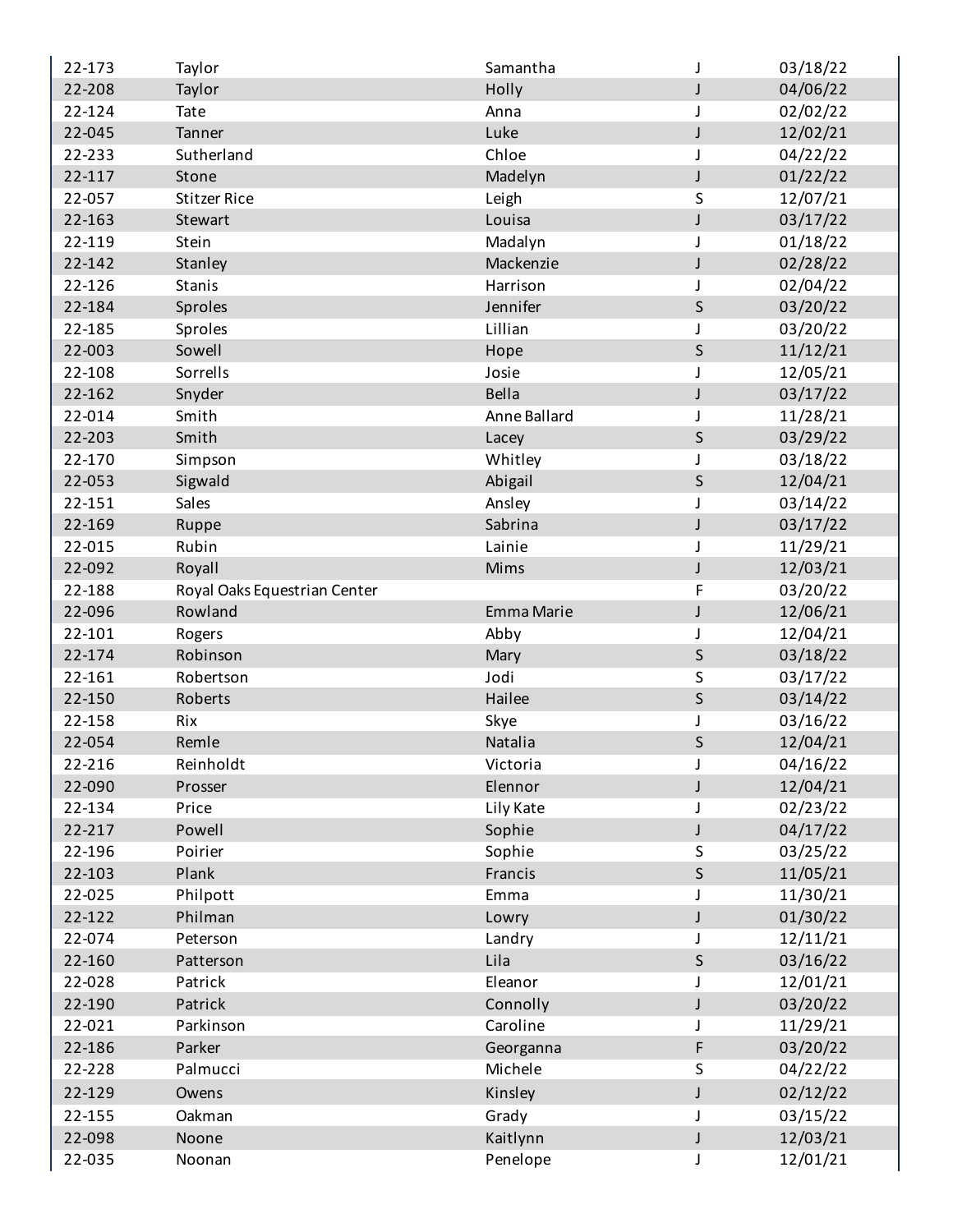| 22-235 | Naik                          | Elizabeth        | S            | 04/23/22 |
|--------|-------------------------------|------------------|--------------|----------|
| 22-055 | Mull                          | Mabry            | J.           | 12/04/21 |
| 22-168 | Morrison                      | Savannah         | $\mathsf J$  | 03/17/22 |
| 22-050 | Mor                           | Ginevra          | J            | 11/14/21 |
| 22-182 | Montgomery                    | Lucille          | J            | 03/20/22 |
| 22-183 | Montgomery                    | Phoebe           |              | 03/20/22 |
| 22-236 | Montgomery                    | Madison          | J            | 04/23/22 |
| 22-204 | Minnick                       | Jayden           | J            | 03/31/22 |
| 22-200 | Miller                        | Lauren           | $\mathsf J$  | 03/27/22 |
| 22-102 | Milelken Sammataro            | Lucile           |              | 12/04/21 |
| 22-179 | Meyer                         | Melissa          | F            | 03/20/22 |
| 22-180 | Meyer                         | Jackson          | F            | 03/20/22 |
| 22-205 | Menis                         | Merritt          | J            | 04/02/22 |
| 22-070 | Meacham                       | Madelyn          | J            | 12/11/21 |
| 22-088 | <b>McRee</b>                  | Kinsey           | $\mathsf J$  | 12/03/21 |
| 22-234 | McGrane                       | Marlow           |              | 04/23/22 |
| 22-157 | McCroskey                     | Molly            | $\sf S$      | 03/16/22 |
| 22-094 | McCory                        | Elle             |              | 12/04/21 |
| 22-068 | McCartney                     | Sarah            | S            | 12/15/21 |
| 22-175 | Mayo                          | Rebecca          | S            | 03/18/22 |
| 22-172 | Matejko                       | Sarah            | $\sf S$      | 03/18/22 |
| 22-012 | Martin                        | Liza             |              | 11/23/21 |
| 22-085 | Martin                        | Sally            | F            | 12/03/21 |
| 22-066 | Madden                        | Sarah            |              | 12/05/21 |
| 22-110 | Lynch                         | Mandy            | S            | 12/03/21 |
| 22-207 | Looney                        | Erelah           | J            | 04/05/22 |
| 22-006 | Long Creek Equestrian Centre' |                  | F            | 11/12/21 |
| 22-047 | Logan                         | Courtney         |              | 12/03/21 |
| 22-078 | Light                         | Devyn            | J            | 01/02/22 |
| 22-223 | Lewis                         | Harriet          | S            | 4/120/22 |
| 22-084 | Lesemann                      | Jane             | J            | 12/03/21 |
| 22-100 | Lerstang                      | Talley           | J            | 12/05/21 |
| 22-069 | Lehrer                        | Gia              | J            | 12/12/21 |
| 22-135 | Large                         | Ellee            |              | 02/23/22 |
| 22-016 | Lantz                         | Mary Catherine   | J            | 11/29/21 |
| 22-091 | Knobleach                     | Rachel           |              | 12/01/21 |
| 22-202 | King                          | Mia              | J            | 03/27/22 |
| 22-167 | Kina                          | Brooklyn         | J            | 03/19/22 |
| 22-029 | Kimball                       | Sydney           | $\mathsf{S}$ | 12/01/21 |
| 22-146 | Kendrick                      | Leila            |              | 03/10/22 |
| 22-043 | Keilman                       | Kate             | J            | 12/02/21 |
| 22-058 | Jackson                       | Ava              |              | 12/06/21 |
| 22-193 | Humphries                     | Stella           | J            | 03/23/22 |
| 22-144 | Hoy                           | Masie            | J            | 03/10/22 |
| 22-125 | Howton                        | Lexi             | $\mathsf S$  | 02/04/22 |
| 22-023 | Hogan                         | Grace            |              | 11/30/21 |
| 22-048 | Hitchcock                     | Kristen          | $\sf S$      | 12/03/21 |
| 22-019 | Hines                         | Samantha         |              | 11/29/21 |
| 22-061 | Hill                          | Caroline         | J            | 12/06/21 |
| 22-060 | Hart                          |                  | J            | 12/06/21 |
| 22-147 |                               | Kingsley<br>Lexi | $\sf S$      | 03/11/22 |
|        | Harrison                      |                  |              |          |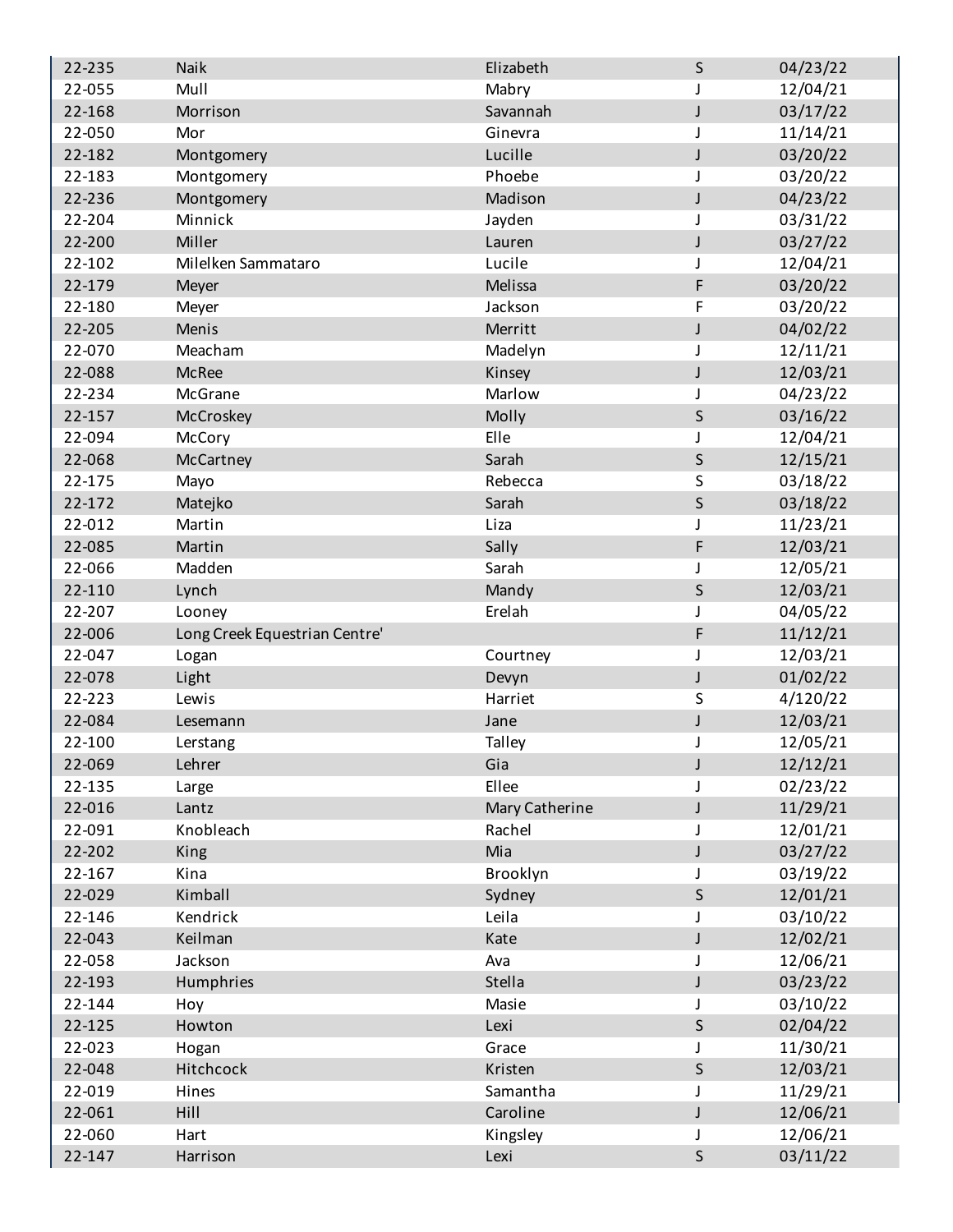| 22-033 | Harmon                   | Kristina       | $\sf S$      | 12/01/21 |
|--------|--------------------------|----------------|--------------|----------|
| 22-115 | Hardee                   | <b>Beth</b>    | $\mathsf{S}$ | 12/12/21 |
| 22-113 | Hanna                    | Laurel         | $\sf S$      | 01/21/22 |
| 22-221 | Hanby                    | Elizabeth      | $\mathsf J$  | 04/18/22 |
| 22-064 | Hammett                  | Eliza Hall     | J            | 12/05/21 |
| 22-164 | Hall                     | Caroline       | $\mathsf J$  | 03/17/22 |
| 22-136 | Hagler                   | Caroline       | J            | 02/24/22 |
| 22-079 | Griffith                 | Kennedy        | J            | 01/06/22 |
| 22-138 | Graham                   | Levi           |              | 02/28/22 |
| 22-201 | Graham                   | Nikki          | $\sf S$      | 03/27/22 |
| 22-087 | <b>Goshen Point Farm</b> |                | F            | 12/03/21 |
| 22-194 | Gomez                    | Cathy          | $\sf S$      | 03/23/22 |
| 22-137 | Goins                    | Rebeca         | J            | 02/28/22 |
| 22-032 | <b>Glennair Farm</b>     |                | F            | 12/01/21 |
| 22-104 | Giovanniello             | Sophia         | J            | 12/05/21 |
| 22-105 | Giovanniello             | Olivia         | $\mathsf J$  | 12/05/21 |
| 22-133 | Gillick                  | Helen          | S            | 02/20/22 |
| 22-227 | Gill                     | Jody           | $\mathsf{S}$ | 04/21/22 |
| 22-082 | Gifford                  | Sophie         | J            | 01/15/22 |
| 22-071 | Gibson                   | Maggie         | J            | 12/11/21 |
| 22-166 | Gerhart                  | Will           | J            | 03/19/22 |
| 22-140 | George                   | Jessica        | $\sf S$      | 02/28/22 |
| 22-149 | Garrison                 | Michelle       | S            | 03/13/22 |
| 22-131 | Gargus                   | Nola           | J            | 02/15/22 |
| 22-036 | Frost                    | Charley        | J            | 12/01/21 |
| 22-037 | Frost                    | Cameron        | $\mathsf J$  | 12/01/21 |
| 22-106 | Frost                    | Charley        | J            | 12/05/21 |
| 22-107 | Frost                    | Cameron        | J            | 12/05/21 |
| 22-209 | Frost                    | Ellen          | $\sf S$      | 04/06/22 |
| 22-017 | Freeman                  | Avery          | J            | 11/29/21 |
| 22-075 | Freeman                  | Gail           | S            | 12/11/21 |
| 22-081 | Freeman                  | Gail           | $\mathsf S$  | 01/11/22 |
| 22-189 | Forrester                | Muffin         | S            | 03/20/22 |
| 22-059 | Finger                   | <b>Brandie</b> | $\mathsf{S}$ | 12/06/21 |
| 22-148 | Evans                    | Kendall        |              | 03/12/22 |
| 22-031 | Eubank                   | Elizabeth      | F            | 12/01/21 |
| 22-177 | Etzel                    | Elizabeth      | S            | 03/19/22 |
| 22-099 | Engh                     | Natalie        | $\mathsf J$  | 12/03/21 |
| 22-176 | Edwards                  | Grace          | J            | 03/19/22 |
| 22-141 | Eddy                     | Harper         | J            | 02/28/22 |
| 22-097 | Durnford                 | Anna           |              | 12/04/21 |
| 22-080 | Dunlap                   | Claiborne      | J            | 01/10/22 |
|        | Dowden                   | Ella           |              |          |
| 22-154 |                          |                | J            | 03/15/22 |
| 22-206 | Domonoske                | Elliotte       | J            | 04/04/22 |
| 22-187 | Dodson                   | Callie         | F            | 03/20/22 |
| 22-212 | Dobson                   | Dorothy        | J            | 04/11/22 |
| 22-130 | Dixon                    | Rylee          | J            | 02/12/22 |
| 22-038 | Dawson                   | Gretchen       | J            | 12/02/21 |
| 22-152 | Davis                    | Harper         | J            | 03/14/22 |
| 22-153 | Davis                    | Karyston       | J            | 03/14/22 |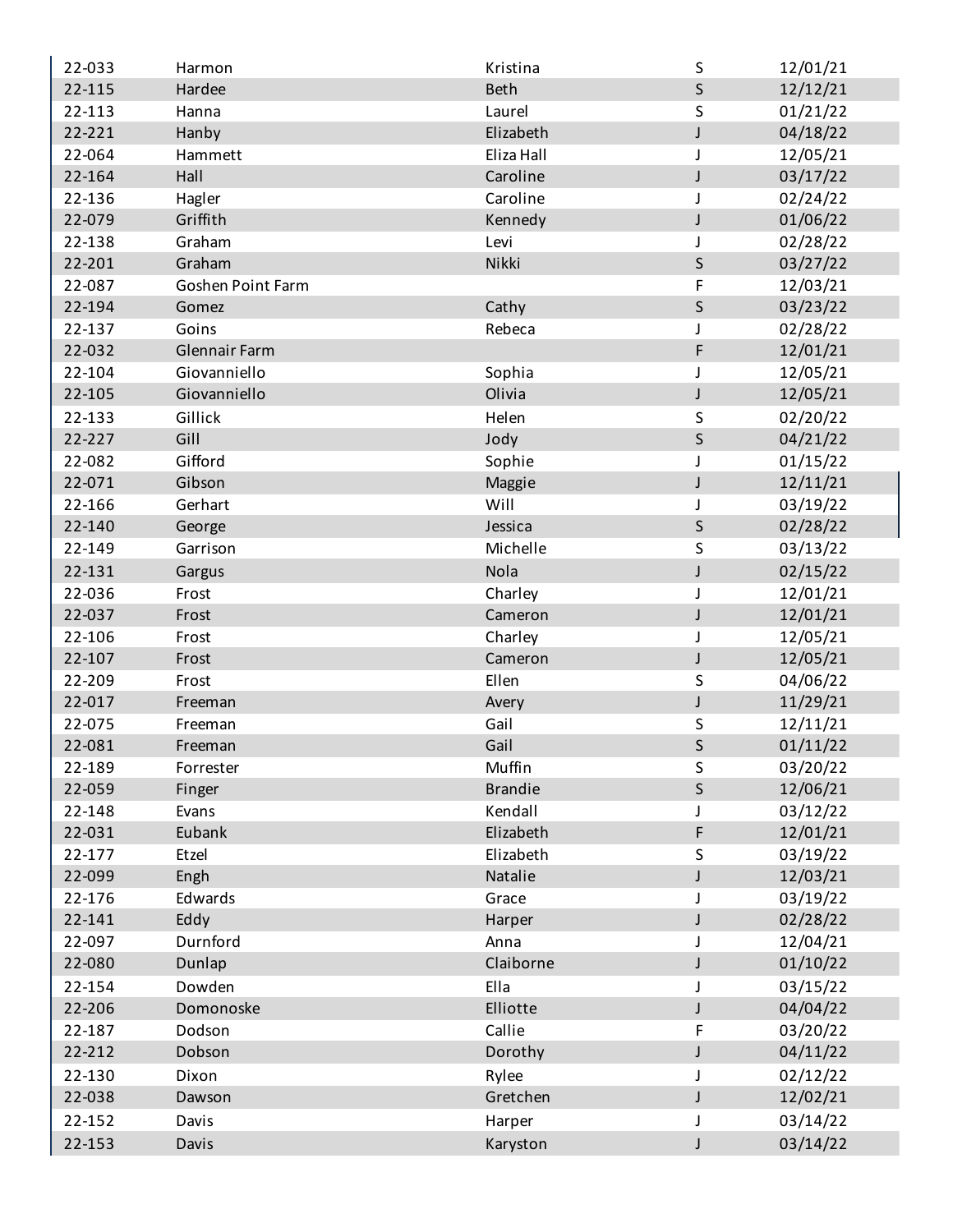| 22-042 | Darby                      | Charlie       | J           | 12/02/21 |
|--------|----------------------------|---------------|-------------|----------|
| 22-026 | Crosby                     | Chad          | F           | 12/01/21 |
| 22-034 | Crandall                   | Virginia      |             | 12/01/21 |
| 22-112 | Cooke                      | Amy           | $\sf S$     | 12/04/21 |
| 22-191 | Connolly                   | Erin          | S           | 03/20/22 |
| 22-211 | Connolly                   | Kevin         | $\mathsf J$ | 03/20/22 |
| 22-039 | Cone                       | Lee           | S           | 12/02/21 |
| 22-040 | Cone                       | Arden         | $\sf S$     | 12/02/21 |
| 22-041 | Cone                       | Amanda        | $\sf S$     | 12/02/21 |
| 22-198 | Collins                    | Zoe           | $\mathsf J$ | 03/26/22 |
| 22-049 | Cirian                     | Helena        | J           | 12/03/21 |
| 22-121 | Cirian                     | Helena        | $\mathsf J$ | 01/29/22 |
| 22-095 | Chappell                   | Connor        | J           | 12/04/21 |
| 22-199 | Castanon                   | Desiree       | $\sf S$     | 03/27/22 |
| 22-218 | Carver                     | Josette       |             | 04/18/22 |
| 22-219 | Carver                     | Sadie         | $\mathsf J$ | 04/18/22 |
| 22-132 | Carter                     | Lily          | J           | 02/15/22 |
| 22-159 | Carter                     | Caylin        | $\mathsf J$ | 03/16/22 |
| 22-020 | Carlson                    | Susie         | S           | 11/29/21 |
| 22-210 | Carlson                    | Emma          | J           | 04/09/22 |
| 22-051 | Camp Green Cove            |               | S           | 12/03/21 |
| 22-027 | <b>Burton</b>              | Jordan        | $\mathsf F$ | 12/01/21 |
| 22-072 | Burnette                   | <b>Briley</b> | J           | 12/11/21 |
| 22-018 | <b>Buraglia</b>            | Sofia         | J           | 11/29/21 |
| 22-165 | Bullington                 | Mary Ella     | J           | 03/19/22 |
| 22-225 | <b>Bryan</b>               | Kate          | J           | 04/20/22 |
| 22-226 | <b>Bryan</b>               | Marguerite    | J           | 04/20/22 |
| 22-046 | <b>Bruner</b>              | Anna          | J           | 12/03/21 |
| 22-214 | <b>Browning</b>            | Celeste       | J           | 04/15/22 |
| 22-197 | <b>Brown</b>               | Madison       | J           | 03/25/22 |
| 22-192 | <b>Bravo</b>               | Vanessa       |             | 03/20/22 |
| 22-011 | Bozeman                    | Gwendolyn     | S           | 11/17/21 |
| 22-083 | Bowman                     | Clara         | J           | 12/04/21 |
| 22-239 | Bollinger                  | Andie         | J           | 04/24/22 |
| 22-128 | <b>Bobbitt</b>             | Lisa          | $\sf S$     | 02/23/22 |
| 22-111 | <b>Blanks</b>              | Sarah Evelyn  | J           | 12/04/21 |
| 22-004 | Blackwell                  | Karleigh      | F           | 11/12/21 |
| 22-005 | Blackwell                  | Katelyn       | $\mathsf F$ | 11/12/21 |
| 22-118 | <b>Black</b>               | Janet         | S           | 01/12/22 |
| 22-181 | <b>Big Creek Farms LLC</b> |               | F           | 03/20/22 |
| 22-073 | Bergin                     | Angela        |             | 12/11/21 |
| 22-238 | Benson                     | Karen         | $\sf S$     | 04/23/22 |
| 22-007 | Bennett                    | Kathy         | S           | 11/10/21 |
| 22-241 | Bennett                    | Julie         | $\sf S$     | 04/22/22 |
| 22-077 | Belmont                    | Madeleine     | J           | 12/19/21 |
| 22-056 | <b>Bays</b>                | Maddy         | J           | 12/07/21 |
| 22-063 | Bauknight                  | Abby          |             | 12/05/21 |
| 22-143 | <b>Bauer</b>               | Madelyn       | J           | 03/02/22 |
| 22-195 | <b>Bates</b>               | Molly         | J           | 03/24/22 |
| 22-013 | <b>Basanez</b>             | Lauren        | $\mathsf J$ | 11/24/21 |
| 22-215 | Barr                       | Andrea        | J           | 04/15/22 |
|        |                            |               |             |          |